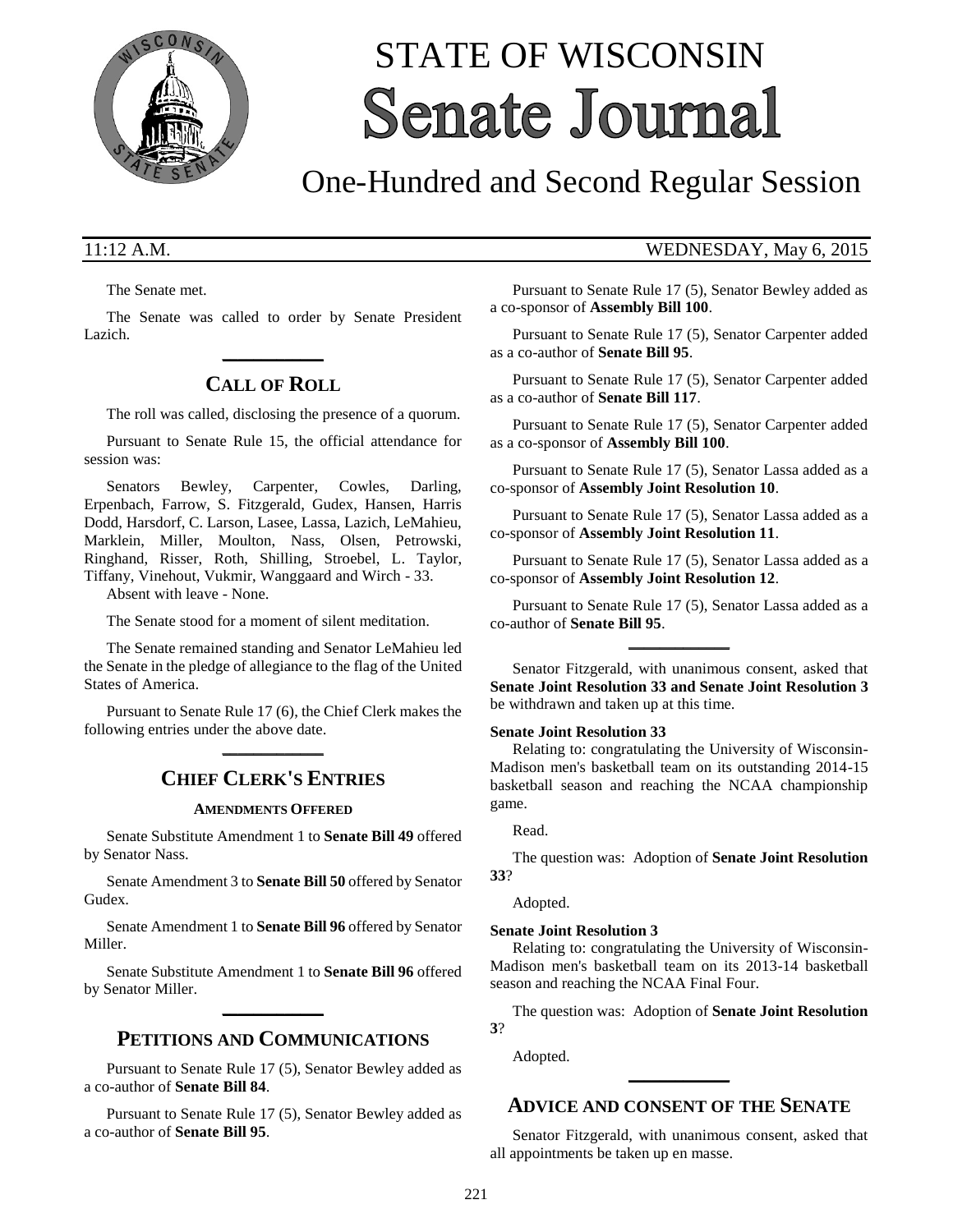**KUTSCHMA, LARRY** of Lake Geneva, as a member from Congressional District 1 on the Board of Veterans Affairs, to serve for the term ending May 1, 2019.

**STENSBERG, DEAN** of Middleton, as Chairman on the Parole Commission, to serve for the term ending May 1, 2017.

The question was: Confirmation en masse?

The ayes and noes were required and the vote was: ayes, 33; noes, 0; absent or not voting, 0; as follows:

Ayes - Senators Bewley, Carpenter, Cowles, Darling, Erpenbach, Farrow, S. Fitzgerald, Gudex, Hansen, Harris Dodd, Harsdorf, C. Larson, Lasee, Lassa, Lazich, LeMahieu, Marklein, Miller, Moulton, Nass, Olsen, Petrowski, Ringhand, Risser, Roth, Shilling, Stroebel, L. Taylor, Tiffany, Vinehout, Vukmir, Wanggaard and Wirch - 33.

Noes - None.

Absent or not voting - None.

Confirmed.

Senator Lassa, with unanimous consent, asked that the Senate recess.

**\_\_\_\_\_\_\_\_\_\_\_\_\_**

11:23 A.M.

#### **RECESS**

**\_\_\_\_\_\_\_\_\_\_\_\_\_**

11:51 A.M.

The Senate reconvened.

Senate President Lazich in the chair.

## **CONSIDERATION OF MOTIONS, RESOLUTIONS, AND JOINT RESOLUTIONS NOT REQUIRING A THIRD READING**

**\_\_\_\_\_\_\_\_\_\_\_\_\_**

#### **Senate Resolution 5**

Relating to: recognizing May 4-8, 2015, as Teacher Appreciation Week.

The question was: Adoption of **Senate Resolution 5**?

Adopted.

#### **Senate Joint Resolution 27**

Relating to: commending the University of Wisconsin-Stevens Point men's basketball team for winning the 2015 National Collegiate Athletic Association Division III Basketball National Championship title.

The question was: Adoption of **Senate Joint Resolution 27**?

Adopted.

#### **Senate Joint Resolution 28**

Relating to: commending the Stevens Point Area Senior High boys' varsity basketball team for winning the 2015 Wisconsin Interscholastic Athletic Association Division I State Championship title.

The question was: Adoption of **Senate Joint Resolution 28**?

Adopted.

#### **Senate Joint Resolution 35**

Relating to: proclaiming May 2015 as Motorcycle Awareness Month.

The question was: Adoption of **Senate Joint Resolution 35**?

Adopted.

#### **Assembly Joint Resolution 10**

Relating to: commending the University of Wisconsin-Whitewater football team for winning the National Collegiate Athletic Association Division III Football National Championship title.

The question was: Concurrence of **Assembly Joint Resolution 10**?

Concurred in.

#### **Assembly Joint Resolution 11**

Relating to: commending the University of Wisconsin-Whitewater men's basketball team for winning the National Collegiate Athletic Association Division III Basketball National Championship title.

The question was: Concurrence of **Assembly Joint Resolution 11**?

Concurred in.

#### **Assembly Joint Resolution 12**

Relating to: commending the University of Wisconsin-Whitewater baseball team for winning the National Collegiate Athletic Association Division III Baseball National Championship title.

The question was: Concurrence of **Assembly Joint Resolution 12**?

Concurred in.

Senator Fitzgerald, with unanimous consent, asked that all action be immediately messaged to the Assembly:

**Senate Joint Resolution 3 Senate Joint Resolution 27 Senate Joint Resolution 28 Senate Joint Resolution 33 Senate Joint Resolution 35 Assembly Joint Resolution 10 Assembly Joint Resolution 11 Assembly Joint Resolution 12**

Messaged.

## **SECOND READING AND AMENDMENTS OF SENATE JOINT RESOLUTIONS AND SENATE BILLS**

**\_\_\_\_\_\_\_\_\_\_\_\_\_**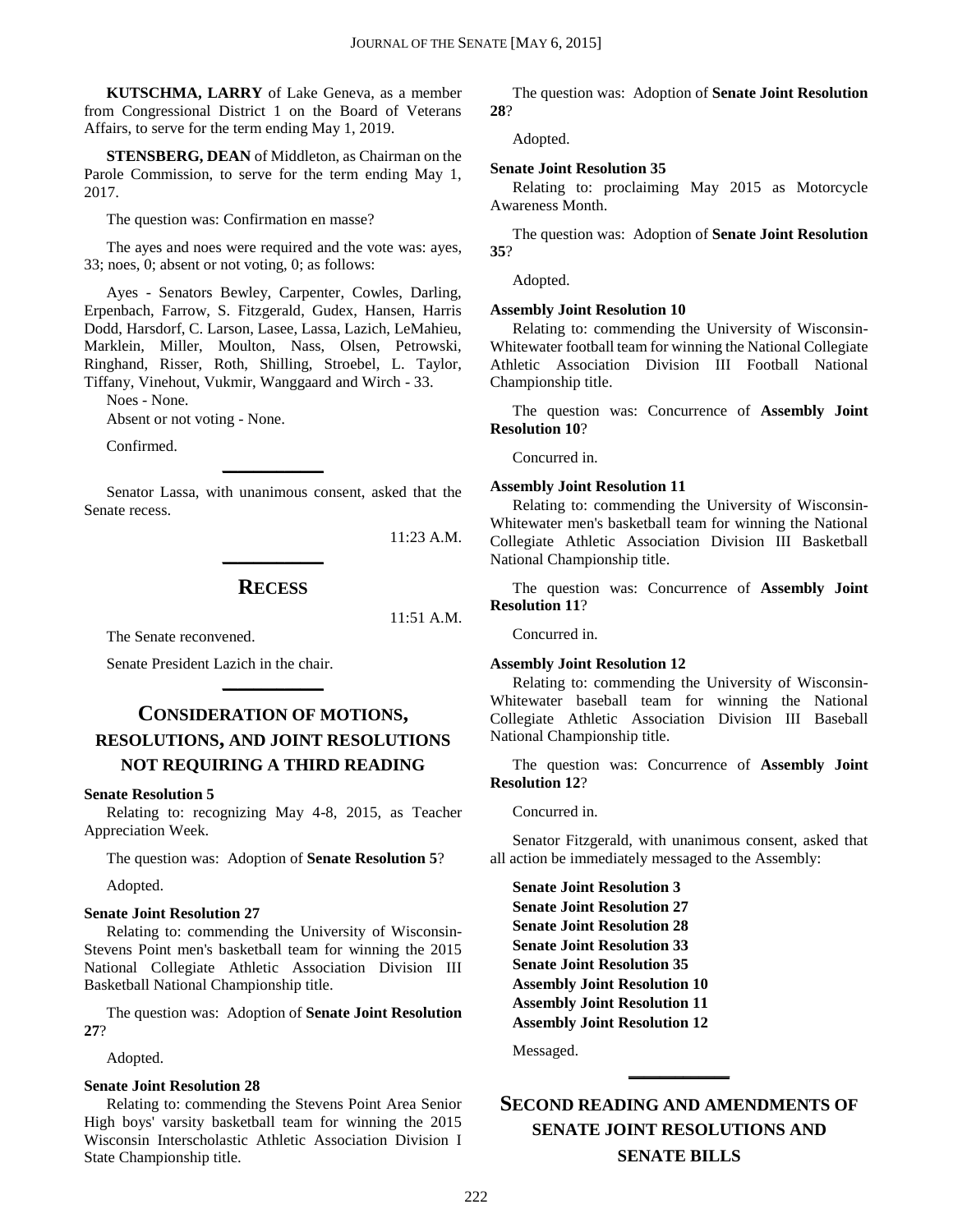#### **Senate Bill 29**

Relating to: obtaining a search warrant for certain civil violations.

Read a second time.

Ordered to a third reading.

Senator Fitzgerald, with unanimous consent, asked that the rules be suspended and the bill be given its third reading.

#### **Senate Bill 29**

Read a third time and passed.

#### **Senate Bill 32**

Relating to: achievement gap reduction contracts requiring participating schools to implement strategies for improving academic performance of low-income pupils in reading and mathematics, granting rule-making authority, and making an appropriation.

Read a second time.

The question was: Adoption of Senate Amendment 1 to **Senate Bill 32**?

Adopted.

Ordered to a third reading.

Senator Fitzgerald, with unanimous consent, asked that the rules be suspended and the bill be given its third reading.

#### **Senate Bill 32**

Read a third time.

The question was: Passage of **Senate Bill 32**?

The ayes and noes were required and the vote was: ayes, 31; noes, 2; absent or not voting, 0; as follows:

Ayes - Senators Bewley, Carpenter, Cowles, Darling, Erpenbach, Farrow, S. Fitzgerald, Gudex, Hansen, Harris Dodd, Harsdorf, C. Larson, Lasee, Lassa, Lazich, LeMahieu, Marklein, Miller, Moulton, Nass, Olsen, Petrowski, Ringhand, Roth, Shilling, Stroebel, L. Taylor, Tiffany, Vinehout, Vukmir and Wanggaard - 31.

Noes - Senators Risser and Wirch - 2. Absent or not voting - None.

Passed.

#### **Senate Bill 40**

Relating to: setoffs against tax refunds for debts related to providing ambulance services.

Read a second time.

The question was: Adoption of Senate Amendment 1 to **Senate Bill 40**?

Adopted.

Ordered to a third reading.

Senator Fitzgerald, with unanimous consent, asked that the rules be suspended and the bill be given its third reading.

#### **Senate Bill 40**

Read a third time and passed.

#### **Senate Bill 84**

Relating to: creating a Corrections System Formulary Board in the Department of Corrections, therapeutic alternate drug selections in the state correctional system, and granting rule-making authority.

Read a second time.

Ordered to a third reading.

Senator Fitzgerald, with unanimous consent, asked that the rules be suspended and the bill be given its third reading.

#### **Senate Bill 84**

Read a third time and passed.

#### **Senate Bill 94**

Relating to: standards for the construction and inspection of camping units; for installing, repairing, and maintaining electrical wiring in camping units; and for plumbing in camping units; providing an exemption from emergency rule procedures; and granting rule-making authority.

Read a second time.

The question was: Adoption of Senate Amendment 1 to **Senate Bill 94**?

Adopted.

Ordered to a third reading.

Senator Fitzgerald, with unanimous consent, asked that the rules be suspended and the bill be given its third reading.

#### **Senate Bill 94**

Read a third time and passed.

#### **Senate Bill 95**

Relating to: falsely claiming military service or honors, and providing a penalty.

Read a second time.

The question was: Adoption of Senate Amendment 1 to **Senate Bill 95**?

Adopted.

Ordered to a third reading.

Senator Fitzgerald, with unanimous consent, asked that the rules be suspended and the bill be given its third reading.

#### **Senate Bill 95**

Read a third time and passed.

#### **Senate Bill 96**

Relating to: fees for election recounts.

Read a second time.

Senator LeMahieu moved that Senate Substitute Amendment 1 to **Senate Bill 96** be laid on the table.

The question was: Shall Senate Substitute Amendment 1 to **Senate Bill 96** be laid on the table?

The ayes and noes were demanded and the vote was: ayes, 19; noes, 14; absent or not voting, 0; as follows: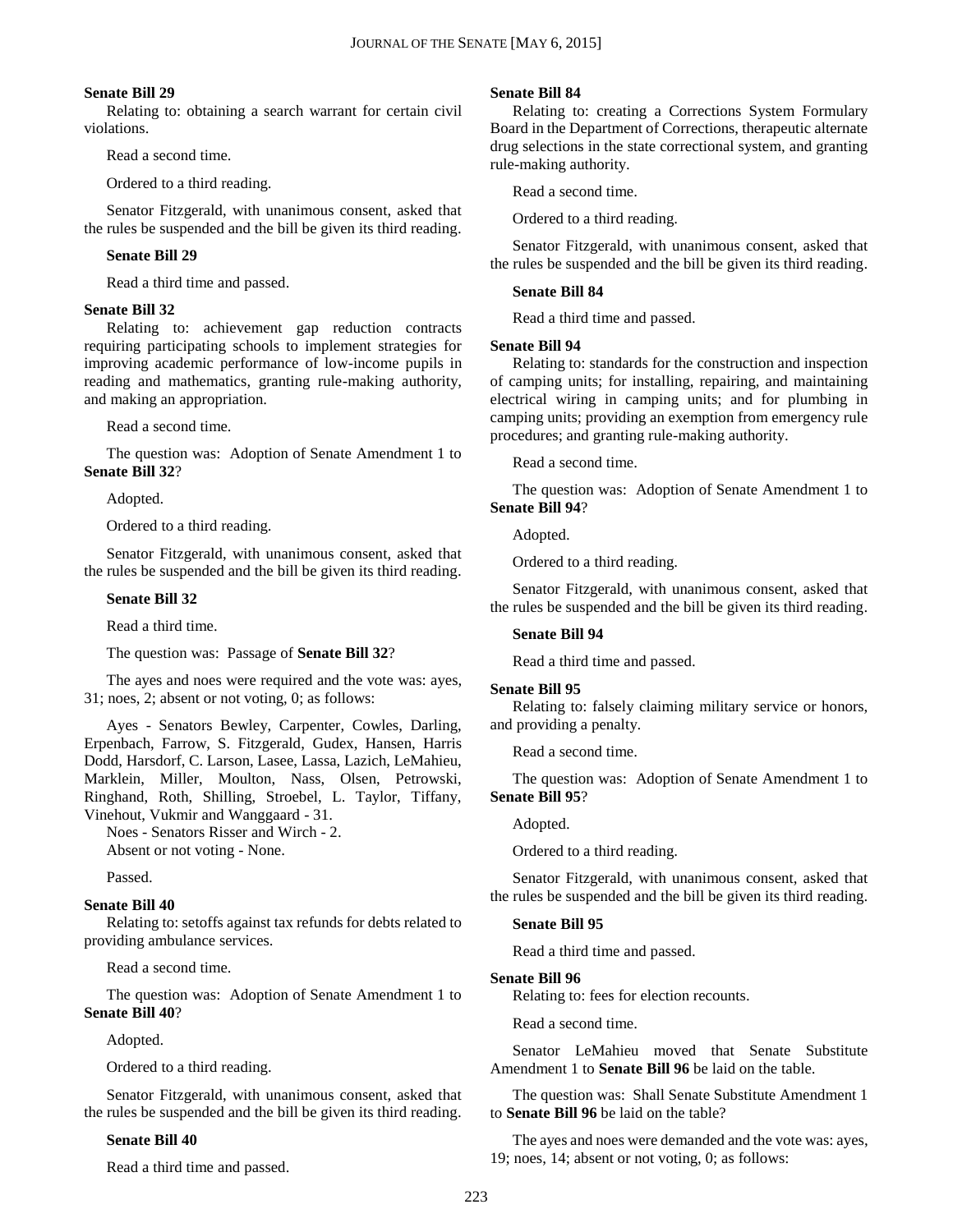Ayes - Senators Cowles, Darling, Farrow, S. Fitzgerald, Gudex, Harsdorf, Lasee, Lazich, LeMahieu, Marklein, Moulton, Nass, Olsen, Petrowski, Roth, Stroebel, Tiffany, Vukmir and Wanggaard - 19.

Noes - Senators Bewley, Carpenter, Erpenbach, Hansen, Harris Dodd, C. Larson, Lassa, Miller, Ringhand, Risser, Shilling, L. Taylor, Vinehout and Wirch - 14.

Absent or not voting - None.

Tabled.

Senator LeMahieu moved that Senate Amendment 1 to **Senate Bill 96** be laid on the table.

The question was: Shall Senate Amendment 1 to **Senate Bill 96** be laid on the table?

Tabled.

Ordered to a third reading.

Senator Fitzgerald, with unanimous consent, asked that the rules be suspended and the bill be given its third reading.

#### **Senate Bill 96**

Read a third time and passed.

#### **Senate Bill 97**

Relating to: including orders pertaining to household pets in certain restraining orders and injunctions.

Read a second time.

The question was: Adoption of Senate Substitute Amendment 1 to **Senate Bill 97**?

Adopted.

Ordered to a third reading.

Senator Fitzgerald, with unanimous consent, asked that the rules be suspended and the bill be given its third reading.

#### **Senate Bill 97**

Read a third time passed.

#### **Senate Bill 117**

Relating to: battery and threats to a judge, a prosecutor, or a law enforcement officer and providing a criminal penalty.

Read a second time.

The question was: Adoption of Senate Amendment 1 to **Senate Bill 117**?

Adopted.

Ordered to a third reading.

Senator Fitzgerald, with unanimous consent, asked that the rules be suspended and the bill be given its third reading.

#### **Senate Bill 117**

Read a third time and passed.

Senator Fitzgerald, with unanimous consent, asked that **Senate Bills 50, 51, 52,** and **54** be withdrawn from the committee on **Senate Organization** and taken up at this time.

#### **Senate Bill 50**

Relating to: industrial zoning requirements in tax incremental districts, planning commission notice for tax incremental district amendments, obsolete references relating to tax incremental districts, allocation of tax increments, joint review board review, and calculation of levy limits following dissolution of a tax incremental district.

Read a second time.

The question was: Adoption of Senate Amendment 1 to **Senate Bill 50**?

Adopted.

Senator Gudex moved that Senate Amendment 2 to **Senate Bill 50** be laid on the table.

The question was: Shall Senate Amendment 2 to **Senate Bill 50** be laid on the table?

Tabled.

The question was: Adoption of Senate Amendment 3 to **Senate Bill 50**?

Adopted.

Ordered to a third reading.

Senator Fitzgerald, with unanimous consent, asked that the rules be suspended and the bill be given its third reading.

#### **Senate Bill 50**

Read a third time.

The question was: Passage of **Senate Bill 50**?

The ayes and noes were required and the vote was: ayes, 33; noes, 0; absent or not voting, 0; as follows:

Ayes - Senators Bewley, Carpenter, Cowles, Darling, Erpenbach, Farrow, S. Fitzgerald, Gudex, Hansen, Harris Dodd, Harsdorf, C. Larson, Lasee, Lassa, Lazich, LeMahieu, Marklein, Miller, Moulton, Nass, Olsen, Petrowski, Ringhand, Risser, Roth, Shilling, Stroebel, L. Taylor, Tiffany, Vinehout, Vukmir, Wanggaard and Wirch - 33.

Noes - None.

Absent or not voting - None.

Passed.

#### **Senate Bill 51**

Relating to: standing joint review boards, annual joint review board meetings, annual reports on tax incremental districts, and granting rule-making authority.

Read a second time.

The question was: Adoption of Senate Amendment 1 to **Senate Bill 51**?

Adopted.

Ordered to a third reading.

Senator Fitzgerald, with unanimous consent, asked that the rules be suspended and the bill be given its third reading.

#### **Senate Bill 51**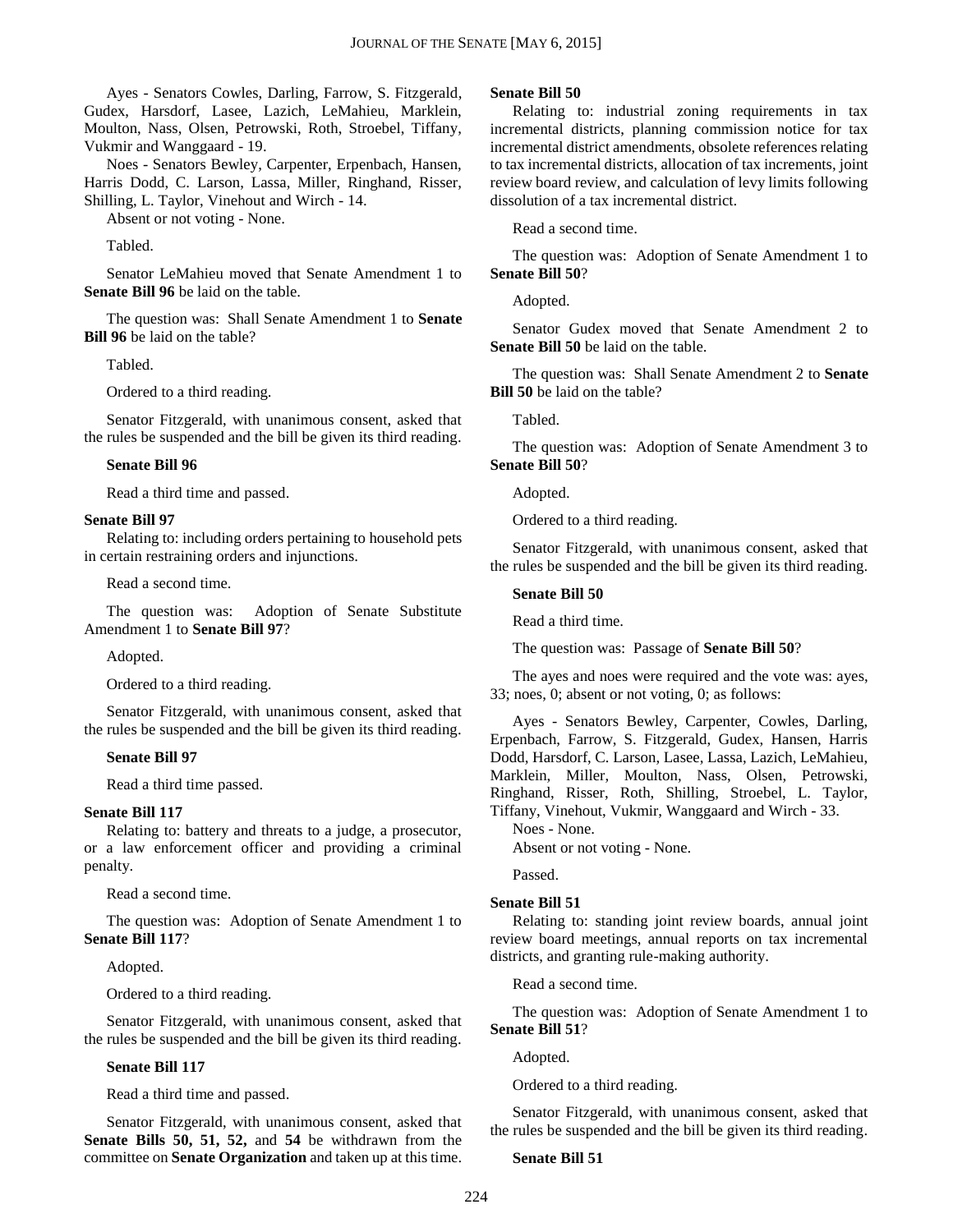Read a third time.

#### The question was: Passage of **Senate Bill 51**?

The ayes and noes were required and the vote was: ayes, 33; noes, 0; absent or not voting, 0; as follows:

Ayes - Senators Bewley, Carpenter, Cowles, Darling, Erpenbach, Farrow, S. Fitzgerald, Gudex, Hansen, Harris Dodd, Harsdorf, C. Larson, Lasee, Lassa, Lazich, LeMahieu, Marklein, Miller, Moulton, Nass, Olsen, Petrowski, Ringhand, Risser, Roth, Shilling, Stroebel, L. Taylor, Tiffany, Vinehout, Vukmir, Wanggaard and Wirch - 33.

Noes - None.

Absent or not voting - None.

Passed.

#### **Senate Bill 52**

Relating to: modifying the requirements for sharing tax increments by tax incremental districts, limiting the participation of certain special purpose districts in tax incremental district financing, and authorizing any tax incremental district to use allocated tax increments donated from another tax incremental district.

Read a second time.

Ordered to a third reading.

Senator Fitzgerald, with unanimous consent, asked that the rules be suspended and the bill be given its third reading.

#### **Senate Bill 52**

Read a third time.

The question was: Passage of **Senate Bill 52**?

The ayes and noes were required and the vote was: ayes, 33; noes, 0; absent or not voting, 0; as follows:

Ayes - Senators Bewley, Carpenter, Cowles, Darling, Erpenbach, Farrow, S. Fitzgerald, Gudex, Hansen, Harris Dodd, Harsdorf, C. Larson, Lasee, Lassa, Lazich, LeMahieu, Marklein, Miller, Moulton, Nass, Olsen, Petrowski, Ringhand, Risser, Roth, Shilling, Stroebel, L. Taylor, Tiffany, Vinehout, Vukmir, Wanggaard and Wirch - 33.

Noes - None.

Absent or not voting - None.

Passed.

#### **Senate Bill 54**

Relating to: inclusion of vacant land within the boundaries of a tax incremental district and exclusion of taxexempt city-owned property from the initial tax incremental base of a tax incremental district.

Read a second time.

The question was: Adoption of Senate Amendment 1 to **Senate Bill 54**?

Adopted.

Ordered to a third reading.

Senator Fitzgerald, with unanimous consent, asked that the rules be suspended and the bill be given its third reading.

#### **Senate Bill 54**

Read a third time.

The question was: Passage of **Senate Bill 54**?

The ayes and noes were required and the vote was: ayes, 33; noes, 0; absent or not voting, 0; as follows:

Ayes - Senators Bewley, Carpenter, Cowles, Darling, Erpenbach, Farrow, S. Fitzgerald, Gudex, Hansen, Harris Dodd, Harsdorf, C. Larson, Lasee, Lassa, Lazich, LeMahieu, Marklein, Miller, Moulton, Nass, Olsen, Petrowski, Ringhand, Risser, Roth, Shilling, Stroebel, L. Taylor, Tiffany, Vinehout, Vukmir, Wanggaard and Wirch - 33.

Noes - None.

Absent or not voting - None.

Passed.

Senator Fitzgerald, with unanimous consent, asked that all action be immediately messaged to the Assembly:

**Senate Bill 29 Senate Bill 32 Senate Bill 40 Senate Bill 50 Senate Bill 51 Senate Bill 52 Senate Bill 54 Senate Bill 84 Senate Bill 94 Senate Bill 95 Senate Bill 96 Senate Bill 97 Senate Bill 117**

Messaged.

## **SECOND READING AND AMENDMENTS OF ASSEMBLY JOINT RESOLUTIONS AND ASSEMBLY BILLS**

**\_\_\_\_\_\_\_\_\_\_\_\_\_**

#### **Assembly Bill 19**

Relating to: unlawful use of a global positioning device and providing a penalty.

Read a second time.

The question was: Adoption of Senate Amendment 1 to **Assembly Bill 19**?

Adopted.

The question was: Adoption of Senate Amendment 3 to **Assembly Bill 19**?

Adopted.

Ordered to a third reading.

Senator Fitzgerald, with unanimous consent, asked that the rules be suspended and the bill be given its third reading.

#### **Assembly Bill 19**

Read a third time and concurred in as amended.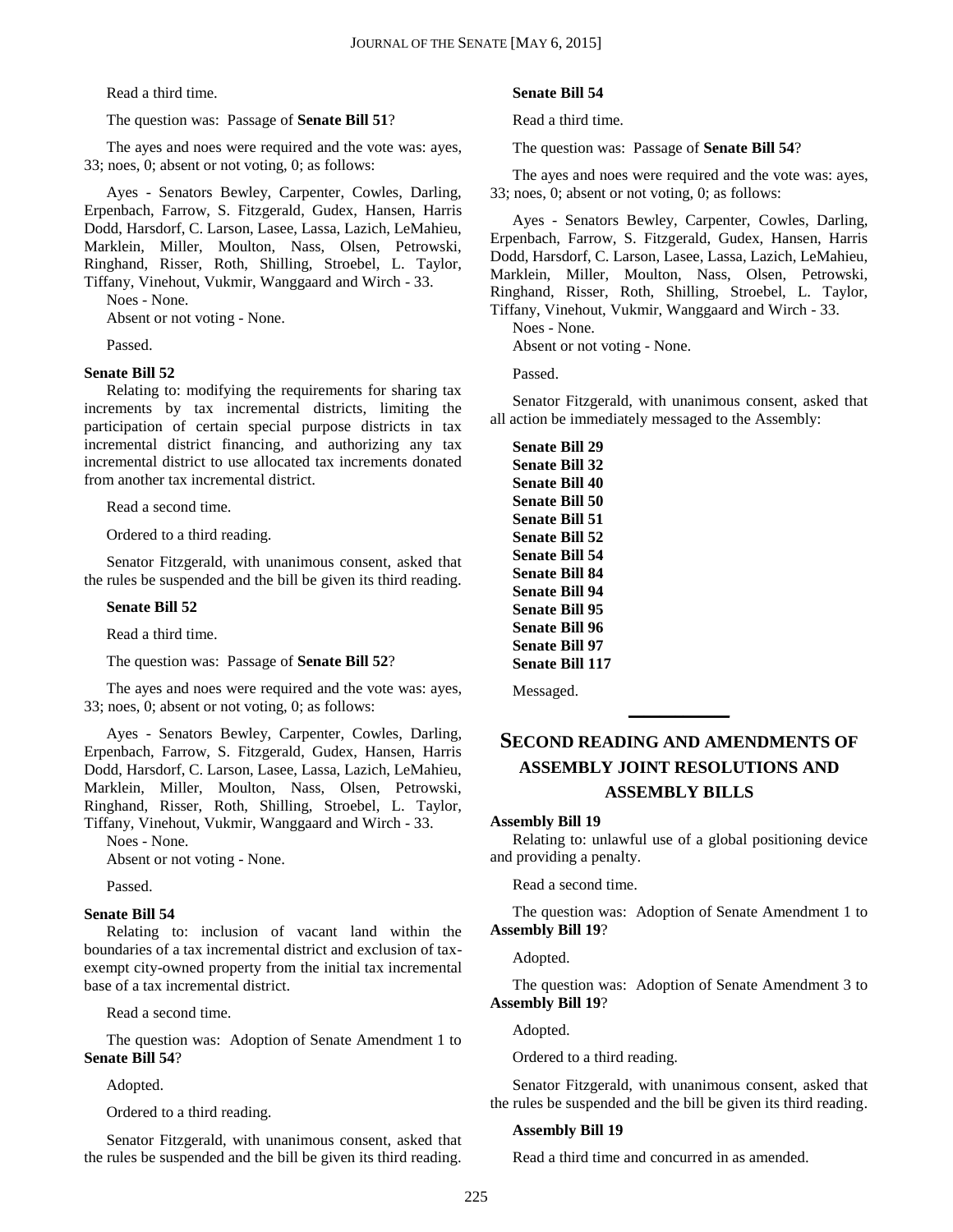#### **Assembly Bill 27**

Relating to: the maximum speed limit on freeways and expressways.

Read a second time.

The question was: Adoption of Senate Substitute Amendment 1 to **Assembly Bill 27**?

Adopted.

Ordered to a third reading.

Senator Fitzgerald, with unanimous consent, asked that the rules be suspended and the bill be given its third reading.

#### **Assembly Bill 27**

Read a third time and concurred in as amended.

Senator Miller, with unanimous consent, asked to be recorded as voting "No" on the question of concurrence of **Assembly Bill 27**.

#### **Assembly Bill 99**

Relating to: highway maps published by the Department of Transportation.

Read a second time.

Ordered to a third reading.

Senator Fitzgerald, with unanimous consent, asked that the rules be suspended and bill be given its third reading.

#### **Assembly Bill 99**

Read a third time and concurred in.

#### **Assembly Bill 100**

Relating to: lighting underneath motorcycles.

Read a second time.

Ordered to a third reading.

Senator Fitzgerald, with unanimous consent, asked that the rules be suspended and the bill be given its third reading.

#### **Assembly Bill 100**

Read a third time and concurred in.

Senator Fitzgerald, with unanimous consent, asked that all action be immediately messaged to the Assembly:

**Assembly Bill 19 Assembly Bill 27 Assembly Bill 99 Assembly Bill 100**

Messaged.

## **ANNOUNCEMENTS, ADJOURNMENT HONORS, AND REMARKS UNDER SPECIAL PRIVILEGE**

**\_\_\_\_\_\_\_\_\_\_\_\_\_**

Senator Lazich, with unanimous consent, asked that the Senate adjourn in honor of the delegation from Kenya, who is visiting the Wisconsin Legislature this week in conjunction with the SUNY Center for International Development. The people of Kenya have recently ratified a new constitution providing for a separation of powers and a bicameral legislature form of government. The Kenya National Senate has chosen to send this delegation to Wisconsin for the purpose of observing the legislative process and to meet with their colleagues and other legislative experts. The delegation consists of: Dr. Christine Sagini, Research Officer, Ms. Brenda Ogembo, First Clerk Assistant, Ms. Kavata Musyoka, Second Clerk Assistant, Mr. Francis Makau, Sergeant at Arms, Ms. Grace Mutungu, Office of the Deputy Speaker, Mr. Abel Kachu, Office of the Minority Leader, and Ms. Hanyi Weiss, Project Manager at SUNY.

Senator Lazich, with unanimous consent, asked that the Senate adjourn in honor of Jan Waldrop from the Virginia Senate Chief Clerk's office, who is spending a few days here with the Wisconsin Senate Chief Clerk's office as part of the American Society of Legislative Clerks and Secretaries staff exchange program.

Senator Wirch, with unanimous consent, asked that the Senate adjourn in honor of 2 Bradford High School football players who were taken in the first round of the NFL Draft. Melvin Gordon, son of Melvin and Carmen Gordon, was drafed No.15 overall by the San Diego Chargers. Trae Waynes, son of Ron and Erin Waynes, was drafted No. 11 overall by the Minnesota Vikings. Melvin and Trae played together at Bradford High School and are the first high school teammates from Big Ten schools to be selected in the first round of the same draft. Also, Zac Epping, son of Mark and Liz Epping, was drafted but has been invited to the Minnesota Vikings rookie mini-camp.

Senator Taylor, with unanimous consent, asked that the Senate adjourn in honor of Motorcycle Awareness Month. There are so many things that make Wisconsin a great state. One in particular is that it is the birthplace of Harley Davidson Motor Company and the hone to more than 70 motorcycle clubs and organizations around the state. Motorcycles are an excellent source of transportation, recreation, and you just really look cool riding one. It's important that as the weather is finally breaking and more cycles are being dusted off, polished and hitting the road that we are all contentious of their return and the need to share the roads. On Milwaukee's south side this past Sunday, a motorcyclist, 41 year old Robert Tolbert, lost his life in a collision with an automobile. Other accidents have already occurred in the district in April and as the weather continues to heat up, we must continue to raise awareness to keep riders safe. Although motorcycles are often more vulnerable to crashes than other drivers, most of these accidents are preventable. It is crucial that to be vigilant in the awareness of their presence. Motorcycles are much smaller than cars and can fall into blind spots more easily making them much harder to spot than other vehicles. Senator Taylor hopes that we can encourage motorists and motorcyclists alike to slow down, share the road, and be respectful to other drivers. We are all in this together, and together we can save lives.

Senator Taylor, with unanimous consent, asked that the Senate adjourn in honor of the Kenyan delegation.